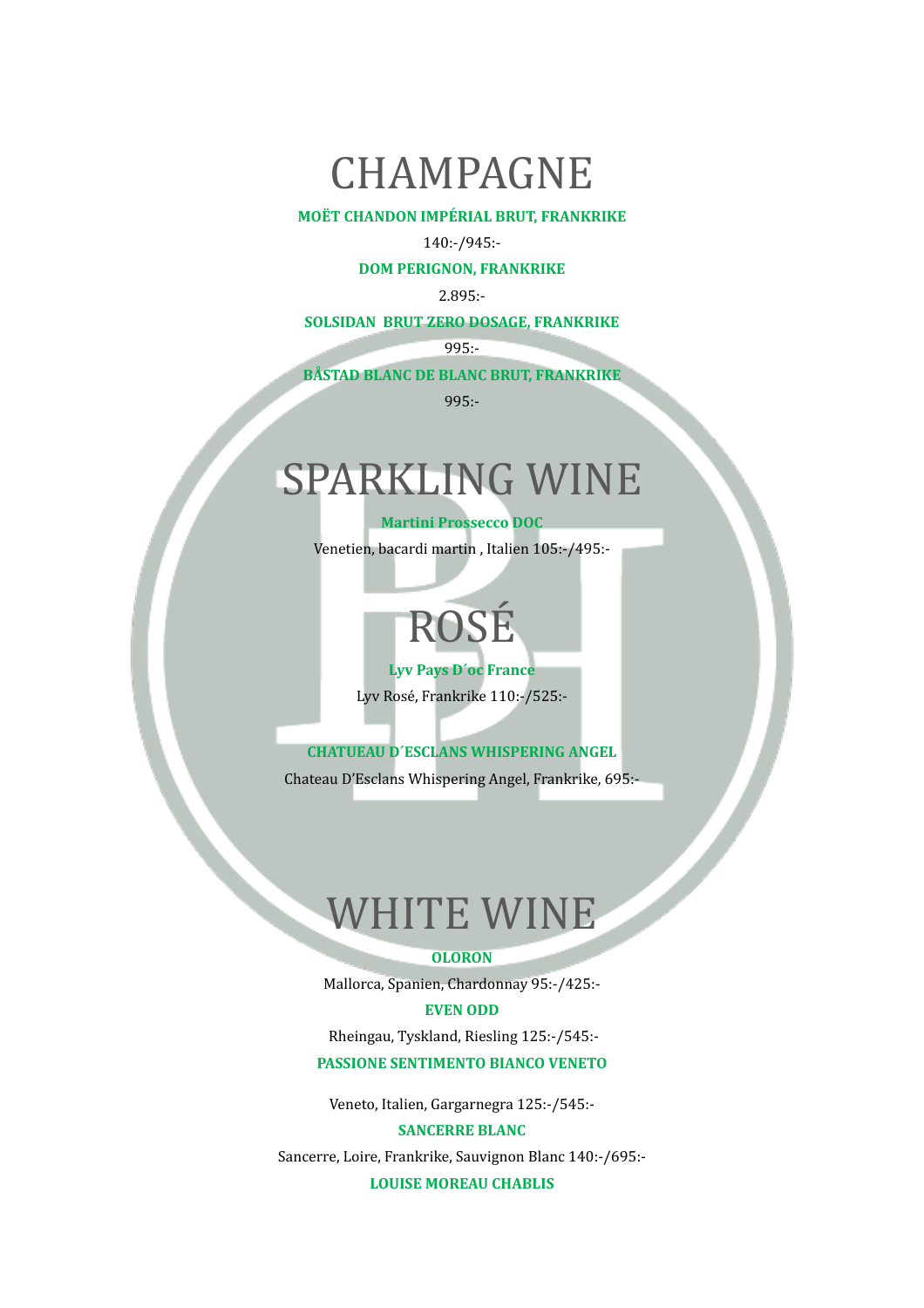Bourgone, Chablis, Frankrike, Chardonnay 825:-**ClOUDY BAY** Marlborough, Nya Zealand, Sauvignon blanc 945:-**LAROCHE CHABLIS LES CLOS GRAND CRU** Laroche, Bourgogne, Frankrike Chardonnay 1295:-

### **RED WINE**

**SOLSIDAN MERLOT** Sydafrika, western Cape, Merlot 95:/455:-**DARK HORSE** 

USA, Kalifornien, Cabenet Sauvignon 115:-/475:-

#### **EL ESTECO MALBEC**

Salta, Calchaqui valley, Argentina, Malbec 120:-/595:-

#### **FRESCOBALDI CASTIGLIONI CHIANTI (vegan)**

Toscana, Chianti, Italien, Sangiovse, Merlot 135:-/625:-

#### **COTO MAYOR CRIANZA**

Spanien, tempranillo, Rioja 575:-

#### **TORRE DEL FASLCO RIPASSSO (vegan)**

Veneto, Valpolicella, Italien, Corvina 675:-

**VINEYARDS CALIFORNIA PINOT NOIR** 

Kalifornien, USA, Pinot Noir 845:-

#### **CLOUDY BAY PINOT NOIR**

Marlborough, Nya Zealand, Pinot Noir 890:-

#### **NOTRE DAME CÔTES DU RHÔNE (eko)**

Frankrike, Côte Du Rhône, grenache, Syrah 575:-

#### **TERRAZAS MALBEC**

Mendoza, Argentina, Malbec 645:-

#### **BODEGAS NUMATHIA**

Toro, Spanien, tempranillo 985:-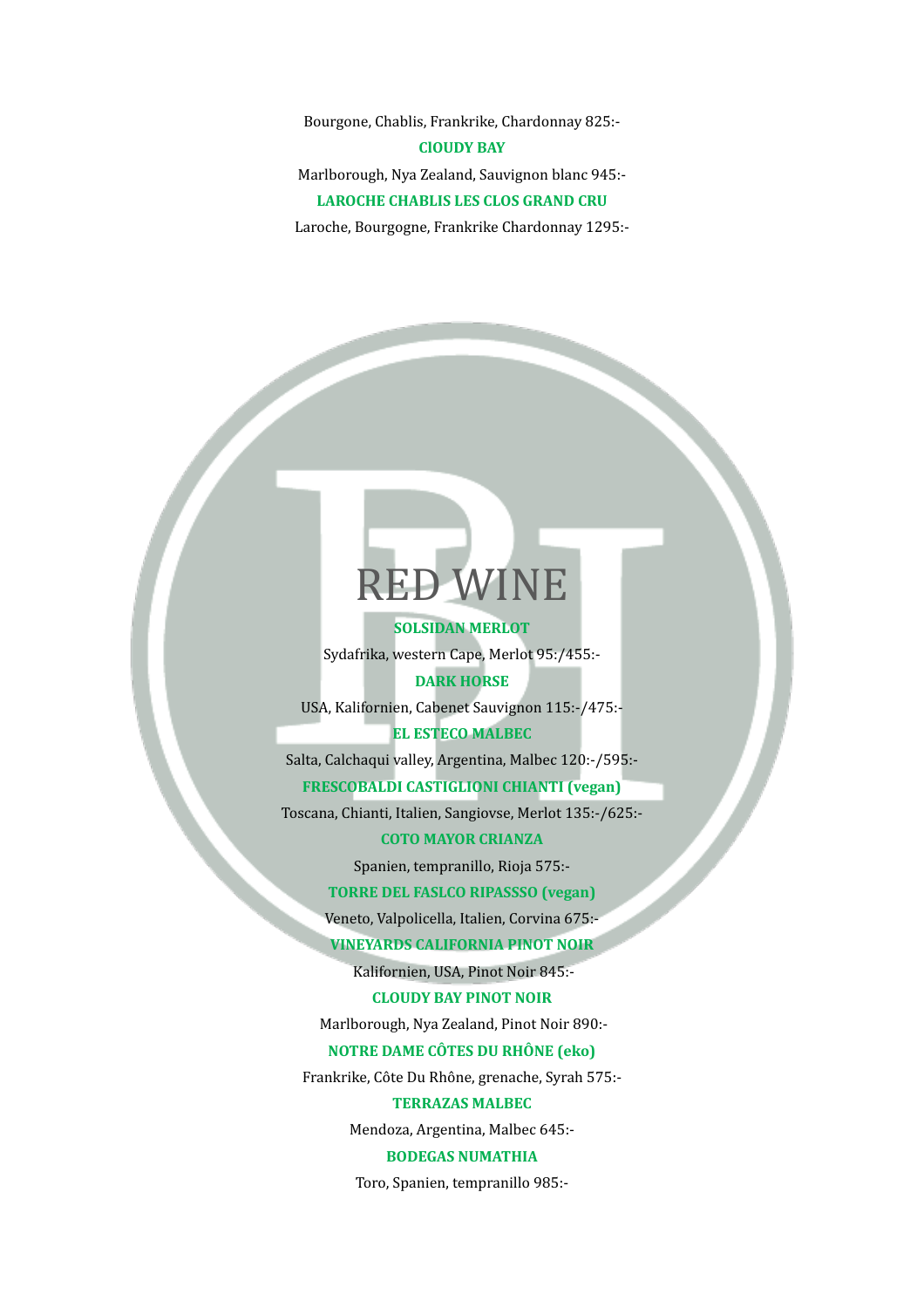#### **CLOS DE L'ORATOIRES DE PAPES CHATEAUNEUF- DU- PAPES ROUGE**

Rhône, Frankrike, Grenache, Syrah, Mourvèdre, Cinsault 1050:-

### BEER

#### **DRAUGHT**

Solsidan, Sverige 40 cl 85:-, Mariestad, Sverige 40cl 80:-, Krusuvice, Tjeckien 40cl 85:-, Newcastle Brown ALE, Storbritannien 40 cl 89:-. Beavertown Neck Oil Storbritannien 40 cl 89:-

#### **BOTTLES**

#### **IPA**

Höganäs Miss Behave IPA, Sverige 33cl 89:-

**APA** 

Höganäs Apa, Sverige 33cl 89:-

#### **NE-IPA**

Höganäs Ne-ipa, Sverige 33cl 85:- 

**LAGER**

Solsidan Ljus lager, Sverige 33 cl 85:- Daura(Glutenfri), Sverige 33 cl 80:-

**ALE**

Hale to nothing, Sverige 33 cl 85:-

#### **VETEÖL**

Paulaner weissbier 50 cl 95:-

#### **FOLKÖL**

Höganäs Folköl 3.5%, Sverige 33 cl 45:-

### CIDER

Briska Fläder, Sverige 33 cl 75:-, Briska Päron, Sverige 33cl 75:-

### NON ALCOHOLIC

Läsk (cola, loka/loka citron, fanta, cola zero, sprite) 35:-, Naturfrisk lemonad/flädercider 55:-Alkoholfri Öl 33 cl 55:-, Alkoholfritt Rött Vin glas 75:-/Alkoholfritt Vitt Vin glas 75:-, Vy Äpple Slånbär 75:-, Vy Äpple Humle 75:-

### **COFFEE**